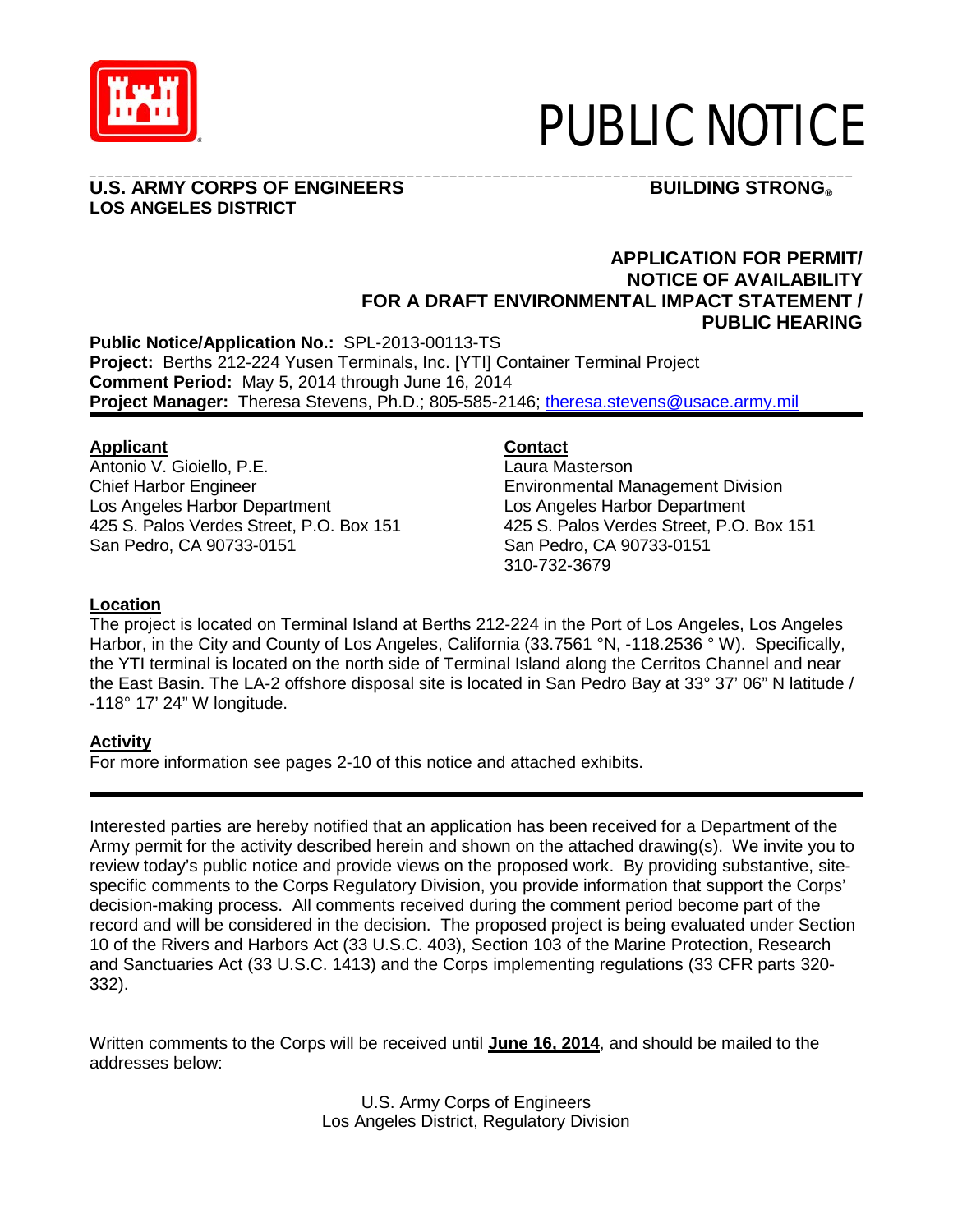#### Ventura Field Office Attn: SPL-2013-00113-TS 2151 Alessandro Drive, Suite 110 Ventura, CA 93001

Alternatively, comments can be sent electronically to: **[theresa.stevens@usace.army.mil](mailto:theresa.stevens@usace.army.mil)**

Parties interested in being added to the Corps' electronic mail notification list can register at: www.spl.usace.army.mil/regulatory/register.html. This list will be used in the future to notify the public about availability of future public notices for this action.

The mission of the U.S. Army Corps of Engineers Regulatory Program is to protect the Nation's aquatic resources, while allowing reasonable development through fair, flexible, and balanced permit decisions. The Corps evaluates permit applications for essentially all construction activities that occur in the Nation's waters, including wetlands. The Regulatory Program in the Los Angeles District is executed to protect aquatic resources by developing and implementing short- and long-term initiatives to improve regulatory products, processes, program transparency, and customer feedback considering current staffing levels and historical funding trends.

Corps permits are necessary for any work, including construction and dredging, in the Nation's navigable water and their tributary waters. The Corps balances the reasonably foreseeable benefits and detriments of proposed projects, and makes permit decisions that recognize the essential values of the Nation's aquatic ecosystems to the general public, as well as the property rights of private citizens who want to use their land. The Corps strives to make its permit decisions in a timely manner that minimizes impacts to the regulated public.

During the permit process, the Corps considers the views of other Federal, state, and local agencies, interest groups, and the general public. The results of this careful public interest review are fair and equitable decisions that allow reasonable use of private property, infrastructure development, and growth of the economy, while offsetting the authorized impacts to the waters of the United States. The permit review process serves to first avoid and then minimize adverse effects of projects on aquatic resources to the maximum practicable extent. Any remaining unavoidable adverse impacts to the aquatic environment are offset by compensatory mitigation requirements, which may include restoration, enhancement, establishment, and/or preservation of aquatic ecosystem system functions and services.

#### **Federal Action:**

Interested parties are hereby notified that an application has been received for a Department of the Army permit for the activity described herein. The Corps is considering an application submitted by the Los Angeles Harbor Department, Port of Los Angeles (LAHD or Port) for a permit, in accordance with Section 10 of the Rivers and Harbors Act (RHA) and Section 103 of the Marine Protection, Research and Sanctuaries Act, to conduct work and erect structures to upgrade an existing container terminal and transport dredged material for the purpose of ocean disposal. The project would increase the depth at the project site as a result of dredging, construct wharf improvements, replace crane rail infrastructure in adjacent uplands, and replace or modify existing cranes with larger cranes. In addition, the LAHD is proposing to dispose of unsuitable dredged material at the Corps-approved Berths 243-245 Confined Disposal Facility (CDF) and dispose of suitable material offshore at LA-2, or dispose of all material in an approved upland location.

The primary federal action is the proposed issuance of permits authorizing work (dredging and wharf improvements) and structures (wharf improvements including pile driving, and cranes) in, over or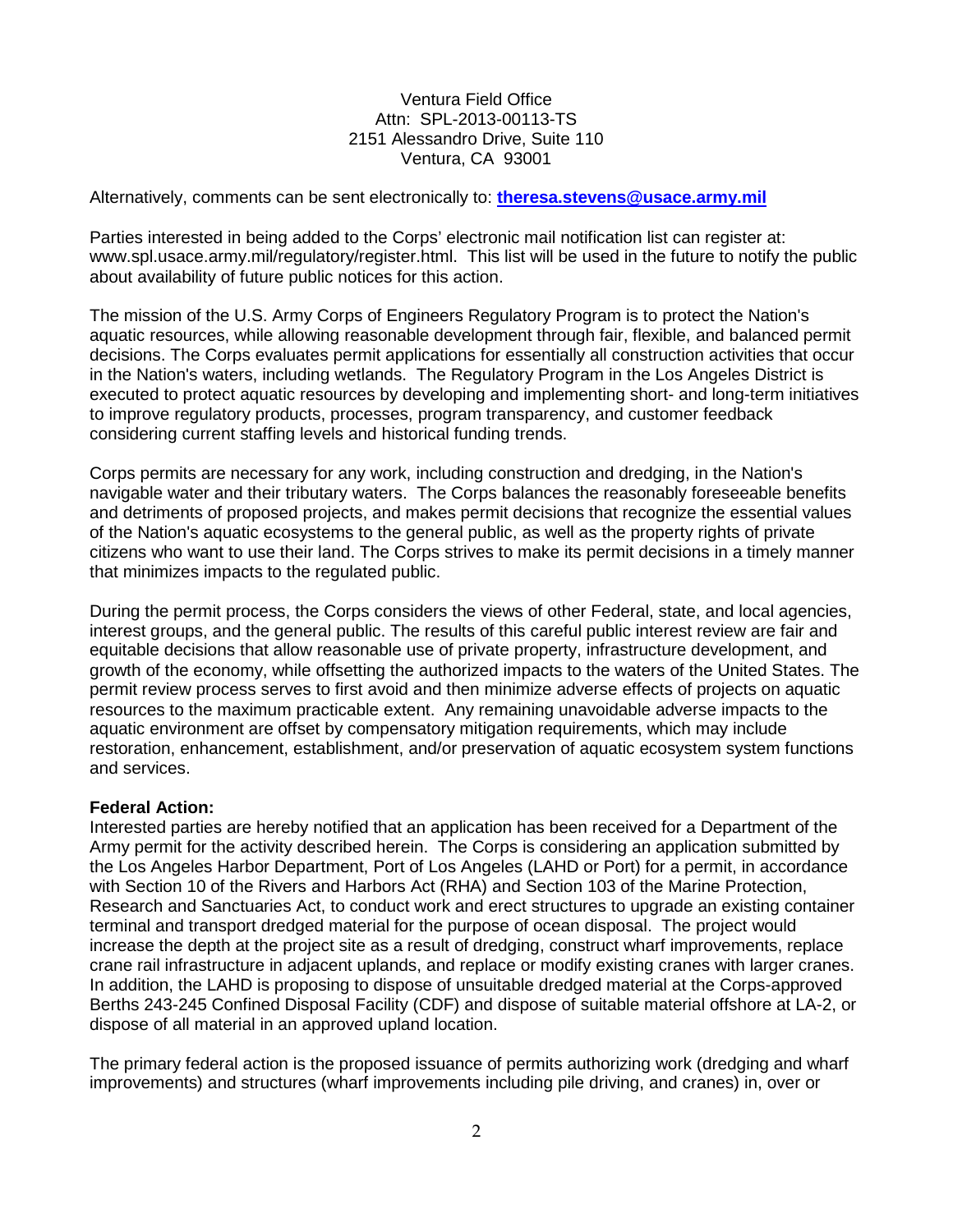under navigable waters of the United States (U.S.). For the Corps, approval of a permit under Section 10 of the RHA for activities associated with the proposed Project or project alternatives is an action that might result in significant effects on the environment. This environmental impact statement (EIS) would be used by the Corps as part of their decision-making and permit approval process. The Corps and the LAHD independently determined under the National Environmental Policy Act (NEPA) and the California Environmental Quality Act (CEQA), respectively, potentially significant environmental impacts associated with the proposed action and an EIS under NEPA and an environmental impact report (EIR) under CEQA are required.

The Corps may ultimately make a determination to permit or deny the proposed project, or permit modified version of the proposed Project. On April 5, 2013, the Corps published a Notice of Intent to Prepare an EIS (NOI) in the Federal Register. On May 2, 2014, the U.S. EPA published a Notice of Availability (NOA) of the Draft EIS for the proposed project in the Federal Register. Interested parties are invited to provide their views on the Draft EIS to the Corps. Public comments on the Corps' EIS and this public notice will be received until **June 16, 2014.**

#### **Public Hearing**

The U.S. Army Corps of Engineers and the LAHD will jointly hold a public hearing to receive public comments and to assess pubic concerns regarding the Draft EIS/EIR and project on **May 20, 2014**, starting at 6:00 PM (doors open at 5:30 PM) in the Board Room of the Harbor Administration Building, located at 425 South Palos Verdes Street, San Pedro, CA 90733.

#### **State Action:**

The LAHD is proposing terminal improvements at the YTI container terminal at Berths 212-224. The primary purpose of the Draft EIR is to identify the significant environmental effects of the proposed Project so the decision-makers can consider them as part of the proposed project approval process. Also, the LAHD would use the EIR to support permit applications and other actions required to implement the selected Berths 212-224 project or a project alternative.

Pursuant to CEQA, the LAHD will serve as Lead Agency for the preparation of an EIR for its consideration and development approvals within its jurisdiction. The Port prepared a Notice of Completion, in accordance with the City of Los Angeles Guidelines for the Implementation of the CEQA (1970, Article 1), State CEQA Guidelines (Title 14, California Code of Regulations), and the California Public Resources Code (Section 21000, et seq.). Interested parties are invited to provide their views on the Draft EIR to the LAHD. Public comments on the draft EIR will be received until **June 16, 2014.**

## **Evaluation Factors**

The decision whether to issue a permit will be based on an evaluation of the probable impact including cumulative impacts of the proposed activity on the public interest. That decision will reflect the national concern for both protection and utilization of important resources. The benefit, which reasonably may be expected to accrue from the proposal, must be balanced against its reasonably foreseeable detriments. All factors that may be relevant to the proposal will be considered including the cumulative effects thereof. Factors that will be considered include conservation, economics, aesthetics, general environmental concerns, wetlands, cultural values, fish and wildlife values, flood hazards, flood plain values, land use, navigation, shoreline erosion and accretion, recreation, water supply and conservation, water quality, energy needs, safety, food production and, in general, the needs and welfare of the people. In addition, if the proposal would discharge dredged or fill material, the evaluation of the activity will include application of the USEPA Guidelines (40 CFR part 230) as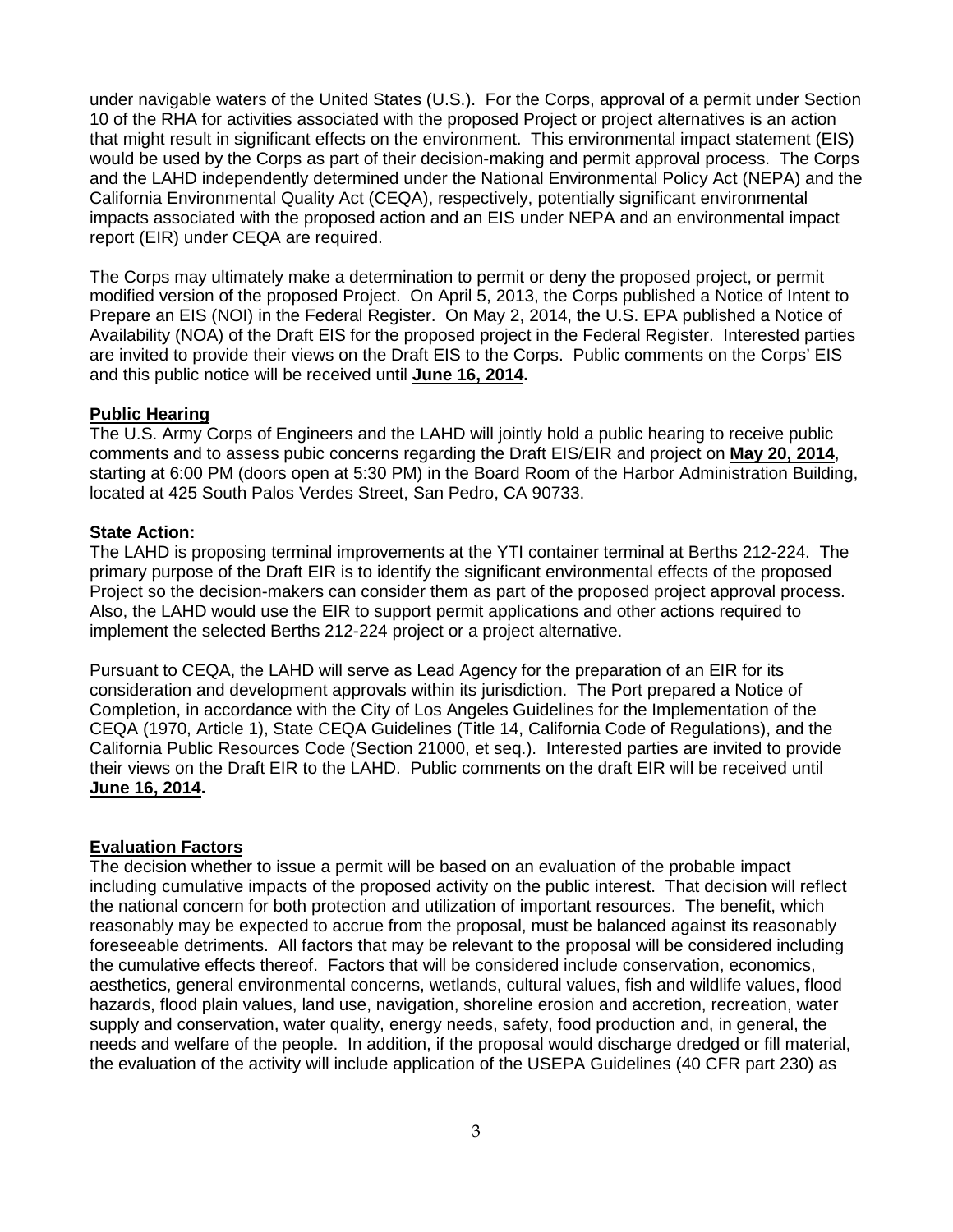required by section 404 (b)(1) of the Clean Water Act and Section 103 of the Marine Protection, Research and Sanctuaries Act.

The Corps of Engineers is soliciting comments from the public; Federal, state, and local agencies and officials; Indian tribes; and other interested parties in order to consider and evaluate the impacts of this proposed activity. Any comments received will be considered by the Corps of Engineers to determine whether to issue, modify, condition, or deny a permit for this proposal. To make this decision, comments are used to assess impacts on endangered species, historic properties, water quality, general environmental effects, and the other public interest factors listed above. Comments are used in the preparation of an Environmental Assessment and/or an Environmental Impact Statement pursuant to the National Environmental Policy Act. Comments are also used to determine the need for a public hearing and to determine the overall public interest of the proposed activity.

#### **Preliminary Review of Selected Factors**

**EIS Determination**- A preliminary determination has been made that an environmental impact statement is required for the proposed action. Digital copies of the Draft EIS/EIR are available upon request, and are available electronically at the Port of Los Angeles web site (http://www.portoflosangeles.org/) and at the following locations:

- Port of Los Angeles Administration Building, 425 S. Palos Verdes Street, San Pedro, CA 90731
- Los Angeles City Library, San Pedro Branch, 921 Gaffey Street, San Pedro, CA 90731
- Los Angeles City Library, Wilmington Branch, 1300 N. Avalon, Wilmington, CA 90744
- Los Angeles Public Library, Central Branch, 630 W.  $5<sup>th</sup>$  Street, Los Angeles, CA 90071

**Water Quality**- The applicant is required to obtain water quality certification, under section 401 of the Clean Water Act, from the California Regional Water Quality Control Board. The Corps requires that any applicant for a Corps permit provide proof of water quality certification to the U.S. Army Corps of Engineers prior to permit issuance.

**Coastal Zone Management**- The applicant is required to certify the proposed activity would comply with and would be conducted in a manner that is consistent with the approved State Coastal Zone Management Program. For those projects in or affecting the coastal zone, the Federal Coastal Zone Management Act requires that prior to issuing the Corps authorization for the project, the applicant must obtain concurrence from the California Coastal Commission that the project is consistent with the State's Coastal Zone Management Plan.

**Essential Fish Habitat**- Several elements of the proposed project would take place in the marine environment which is defined as EFH pursuant to the Magnuson-Stevens Fisheries Conservation and Management Act. Specifically, the proposed project would take place in an area designated as EFH for species managed pursuant to the Coastal Pelagics Fishery Management Plan (FMP) and Pacific Groundfish Fishery Plan. The proposed Project activities are not included in the list of activities for which the National Marine Fisheries Service (NMFS) and U.S. Army Corps of Engineers Los Angeles District have determined would have minimal individual and cumulative impacts on EFH, and therefore, consultation with NMFS is required. With this public notice, the Corps hereby requests the Service initiate EFH consultation pursuant to the Magnuson-Stevens Fishery Conservation and Management Act.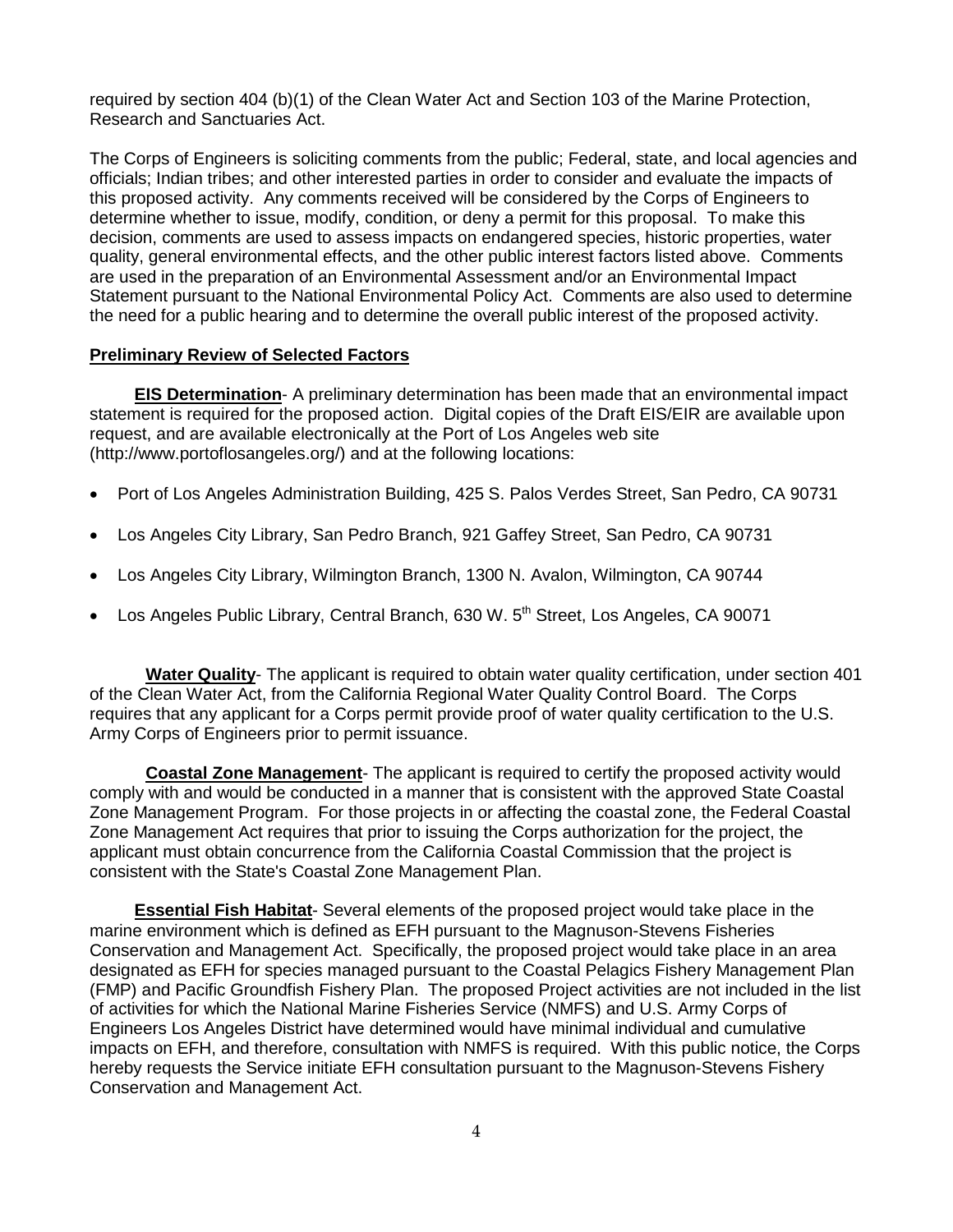The proposed project would permanently and temporarily impact areas designated as EFH through dredging, wharf improvements (sheet pile and king pile installation), and transport and disposal of dredged material offshore at LA-2. Temporary impacts would take place over the approximately 22 month-long construction period and may involve substantial noise, disturbance associated with greater activity at the site, potential discharges of debris or construction materials, as well as turbidity and benthic disturbances associated with the proposed dredging to create additional depth for deep draft vessels. An EFH assessment is included in the Draft EIS/EIR Biological Resources chapter.

**Cultural Resources**- The latest version of the National Register of Historic Places has been consulted and this site is not listed. Further, investigations conducted for the Draft EIS did not identify any listed or eligible cultural or historic resources that would be affected by the proposed project. Consultation with tribal representatives and the State Historic Preservation Officer will be initiated concurrent with the Draft EIS. This review constitutes the extent of cultural resources investigations by the District Engineer, and he is otherwise unaware of the presence of such resources.

**Endangered Species**- California least tern (*Sterna antillarum browni*), a federally-listed endangered migratory bird species, is known to nest on an existing 15-acre area on Pier 400 in the Outer Harbor. California least terns are also known to forage throughout shallow water areas of the Port, including the shallow water habitat area in the Inner Cabrillo bay area, Pier 300 Shallow Water Habitat Area/Seaplane Lagoon. No designated critical habitat for California least terns or any other federally listed endangered or threatened species occurs within Los Angeles Harbor/Port of Los Angeles. During the proposed construction activities, California least tern foraging may be affected by increased noise and activity, and turbidity associated with the proposed project. However, dredging and pile driving activities may increase turbidity but would not be able to avoid the California least tern nesting season due to the amount of dredging and pile driving proposed, and the time needed to complete work in water. Based on detailed biological information in the Draft EIS, preliminary determinations indicate the proposed activity may affect but would not adversely affect the California least tern. Therefore, formal consultation under Section 7 of the Endangered Species Act does not appear to be required at this time. With this public notice, the Corps hereby requests the Service's concurrence the proposed project may affect but would not adversely affect the California least tern during construction.

**Proposed Activity for Which a Permit is Required:** The following proposed activities require authorization from the U.S. Army Corps of Engineers Regulatory Division.

- 1. Extend the height and reach of up to six existing cranes.
- 2. Replace up to four existing non-operating cranes with new cranes.
- 3. Dredge approximately 27,000 cubic yards (cy) of sediment and install sheet piles and king piles at Berths 214-216 and 217-220.
- 4. Dispose of dredged material at the Berths 243-245 CDF, offshore at LA-2 or at an approved upland location.

#### **Additional Project Information:**

The proposed actions are being evaluated under Section 10 of the Rivers and Harbors Act and Section 103 of the Marine Protection, Research and Sanctuaries Act. The proposed project does not include new discharges of fill material, therefore a Section 404 permit is not required. Disposal of dredged material at the CDF for the purpose of creating a landfill was previously authorized by the Corps under Section 404 (Corps permit No. SPL-2008-00662-AOA). Disposal of dredged material at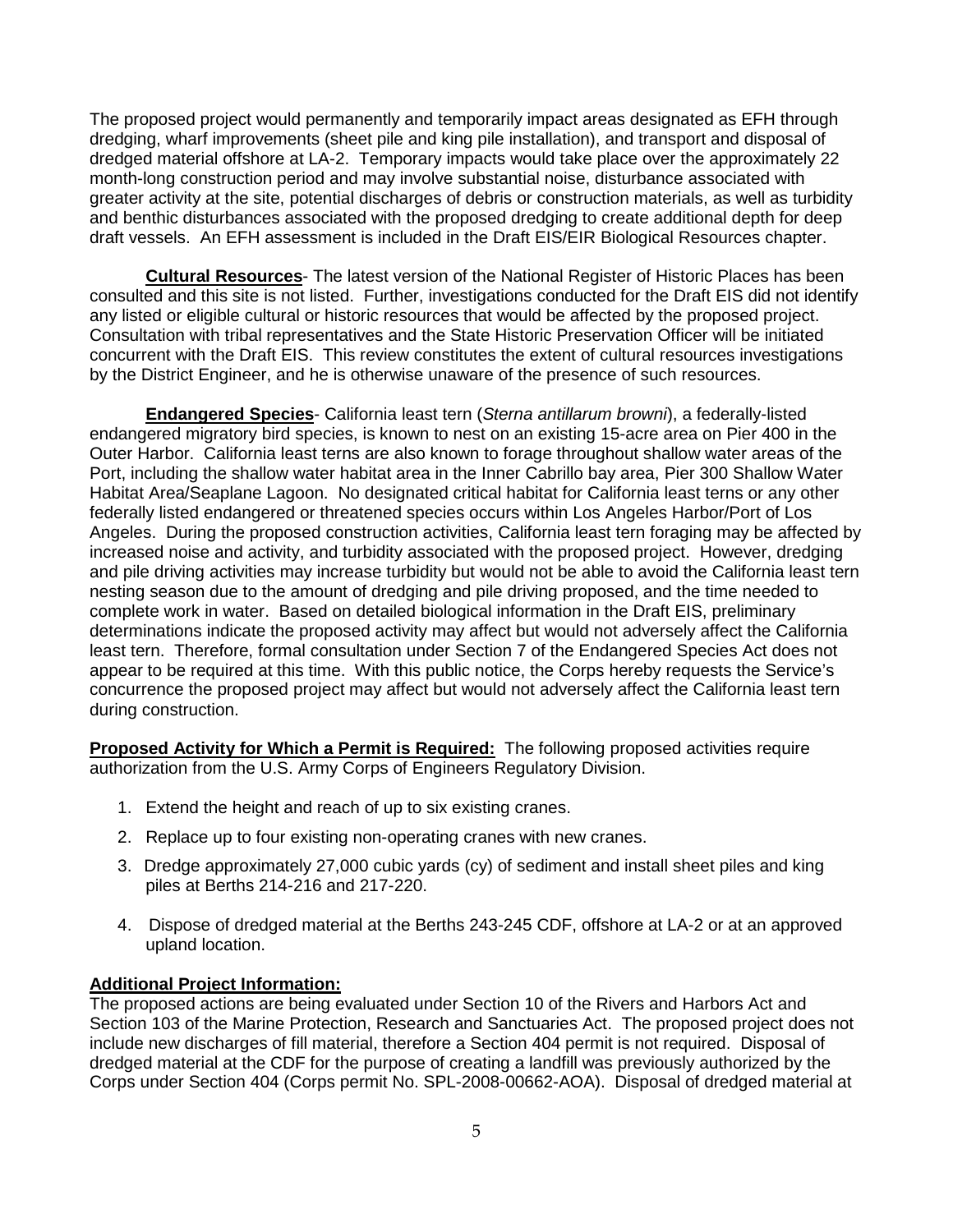the LA-2 offshore disposal site is being evaluated in the Draft EIS/EIR and will require approval by the U.S. EPA. As such, use of the CDF does not require additional Section 404 authorization by the Corps, and the overall project purpose which is typically used by the Corps to evaluate compliance of the proposed projector project alternative with the Section 404(b)(1) Guidelines does not apply. Sediment to be dredged was sampled and tested in accordance with the U.S. EPA and Corps' Ocean Disposal Manual (1991) and Inland Testing Manual (1998); the test results are utilized by the U.S. EPA and Corps to make factual determinations on the suitability of dredged material for ocean disposal. Sediment test results indicate most of the dredged material is suitable for ocean disposal. Alternatives to the proposed Project are being evaluated in the EIS as required by NEPA, 33 CFR 320.4, and 33 CFR 325 Appendix B.

NEPA and CEQA require preparation of an EIS or EIR, respectively, for actions that could significantly affect the environment. Actions subject to NEPA and CEQA requirements include projects sponsored by a governmental agency and the approval of projects over which the governmental agency has discretionary authority.

The purpose of the proposed project described in the Draft EIS/EIR is to optimize container handling efficiency at the YTI Terminal. The purpose of the Draft EIS/EIR is to identify the significant impacts of the proposed project and the project alternatives, to inform decision makers and the public of reasonable alternatives to the proposed project (that would avoid or minimize significant impacts or enhance the quality of the human environment), and to indicate the manner in which significant effects can be avoided or mitigated.

#### **Existing Site Development and Infrastructure:**

÷,

The YTI terminal consists of a cargo ship unloading area (the wharf and backlands), a large container and chassis parking/storage yard, a container and equipment wash area, a maintenance and repair area, a power shop area, a marine tower area, a fuel dispensing area, a gear room area, various supply storage areas, a warehouse and consolidation area, a crane maintenance area, and an administration building area. Most of the terminal yard is paved with asphalt, but some areas around buildings and on equipment runways are paved with concrete.

The YTI terminal extends from Berth 212 through Berth 224. There are three existing berths at the terminal: Berths 212–213, Berths 214–216, and Berths 217–220. The Berth 217–220 area is not currently operating but the other two are. In addition no vessel berthing or container movement operations occur dockside between Berths 221-224. The YTI terminal is berth limited which limits the annual throughput under existing and proposed project conditions. The terminal will be backland limited aft the project is completed. The depth at all three berths is approximately -45 feet MLLW. There are 14 wharf cranes located at the YTI terminal, but only 10 are currently operating. The existing landside crane rail that accommodates 100-foot gauge cranes extends along the wharf from Berth 212 through Berth 216. The existing crane rail along the wharf from Berth 217 through Berth 220 only supports 50-foot gauge cranes. Two of the non-operating cranes are YTI-owned 100-foot gauge cranes are stored on temporary 100-foot gauge crane rails at Berths 217-220. These two cranes cannot operate on the temporary crane rails because it lacks the structural integrity to support operating cranes. The other two non-operating cranes are 50 foot gauge cranes owned by the LAHD and are too small to be used on vessels that currently call at the YTI terminal and they can only service vessels that are 13 containers wide or smaller.

In 20[1](#page-5-0)2, the YTI terminal moved 996,109 twenty-foot equivalent units (TEU<sup>1</sup>), which was a result of 168 vessel calls. The majority of vessels calling at the YTI terminal were 6,000- and 2,000-TEU-

<span id="page-5-0"></span> $1$  A TEU is a standard measurement used in the maritime industry for measuring containers of varying lengths. It is based on the volume of a 20-foot-long intermodal container, a standard-sized metal box that is transferred between different modes of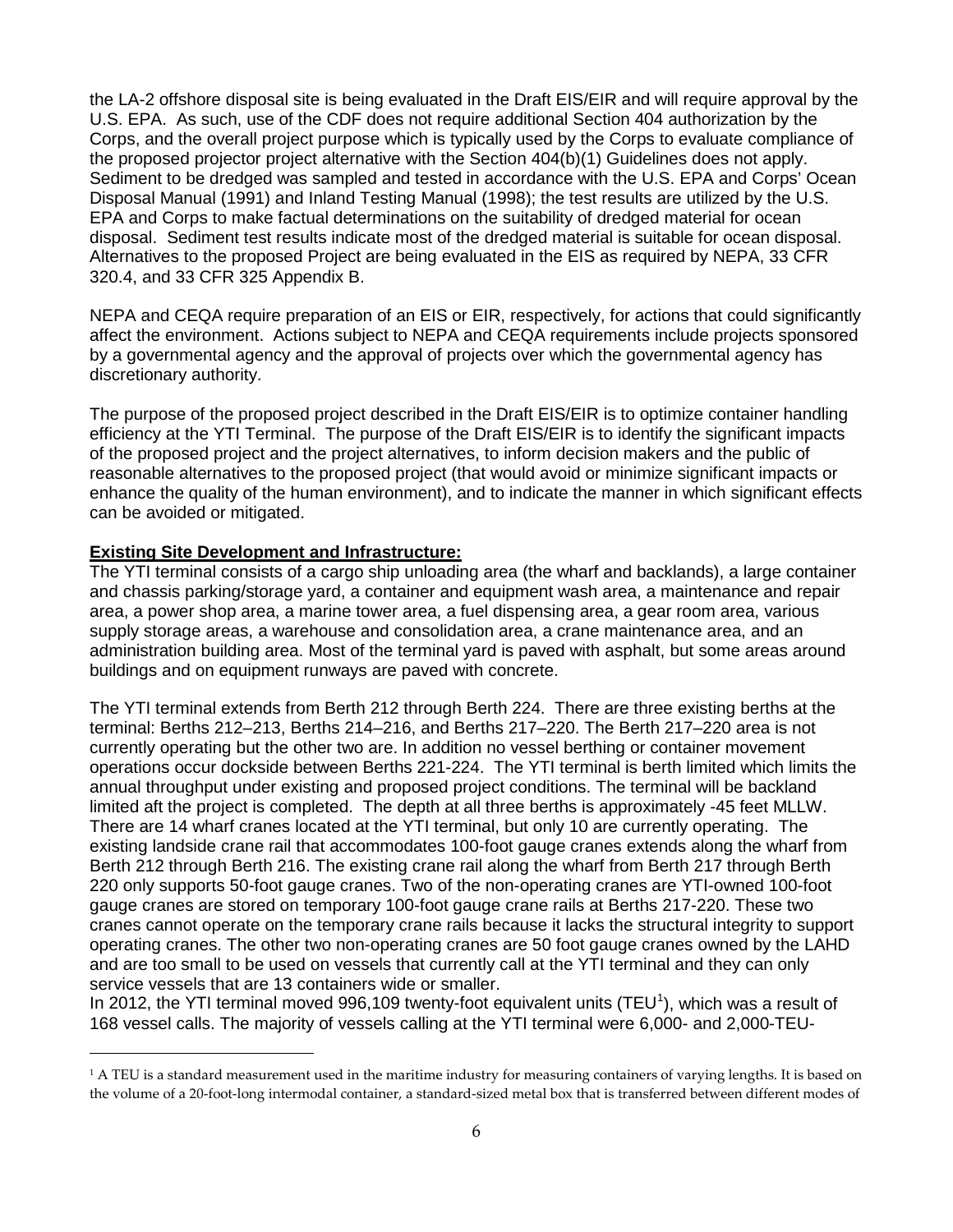capacity vessels. No vessels over 8,000-TEUs called on the YTI terminal in 2012. The terminal handled a maximum of three vessels in a peak day. At current optimal throughput capacity, the YTI terminal could handle up to 1,692,000 TEUs annually (the NEPA baseline).

The Terminal Island Container Transfer Facility (TICTF) opened in 1997 and currently serves the YTI Terminal. YTI shares the TICTF with the adjacent Evergreen container terminal. The YTI-dedicated portion of the TICTF features four loading tracks, each approximately 2,300 feet long, and capable of handling a total of 28 five-platform double stack rail cars. There are also five adjacent storage tracks, each approximately 2,300 feet, and capable of handling a total of 35 five-platform double stack rail cars.

#### **Project Description:**

#### *Dredging and Wharf Upgrades:*

#### Berths 214-216:

Approximately 21,000 cubic yards (cy) of dredging to increase the depth from -45 to -53 feet Mean Lower Low Water (MLLW) (with an additional two feet of overdredge depth, for a total depth of -55 feet MLLW).

Approximately 1,400 linear feet of sheet piles and king piles would be installed to accommodate the dredging activities and to support and stabilize the existing wharf structure. The king piles would be installed to a base depth of approximately 35 feet below the mudline and the base of the sheet piles would be approximately 15 feet below mudline. The tops of the king piles and sheet piles would extend slightly above the mudline.

#### Berths 217–220:

Approximately 6,000 cy of dredging to increase the depth from -45 to -47 feet MLLW (with an additional two feet of overdredge depth, for a total depth of -49 feet MLLW).

Approximately 1,200 linear feet of sheet piles would be installed to approximately 15 feet below the mudline to accommodate the dredging activities and to support and stabilize the existing wharf structure.

## *Cranes:*

i<br>I

Currently there are 14 cranes (10 operating) at the terminal. Under the proposed project there would be up to 14 operating cranes and two non-operating cranes. The proposed project includes raising and increasing the over-water reach of some of the existing cranes and replacing some existing cranes with super post Panamax cranes<sup>[2](#page-6-0)</sup>. The four existing largest super post Panamax cranes (cranes 5–8) would remain and would not be modified. Up to six existing cranes (1–4 and 9–10) would be raised, and the booms would be extended to match the size of the four largest cranes (197 feet) to accommodate loading and unloading of 22-container-wide cargo vessels. Up to four new super post Panamax cranes would be added at Berths 217-220.

transportation, such as ships, trains, and trucks. Because the dimensions of containers vary, TEU is used to standardize capacity and applies conversion factors to account for the varied sizes of containers being handled on vessels and at the terminals.

<span id="page-6-0"></span><sup>&</sup>lt;sup>2</sup> Super post Panamax refers to the largest modern container cranes that are used for vessels of about 22 or more containers wide (too large/wide to pass through the Panama Canal), and can weigh 1600–2000 metric tons.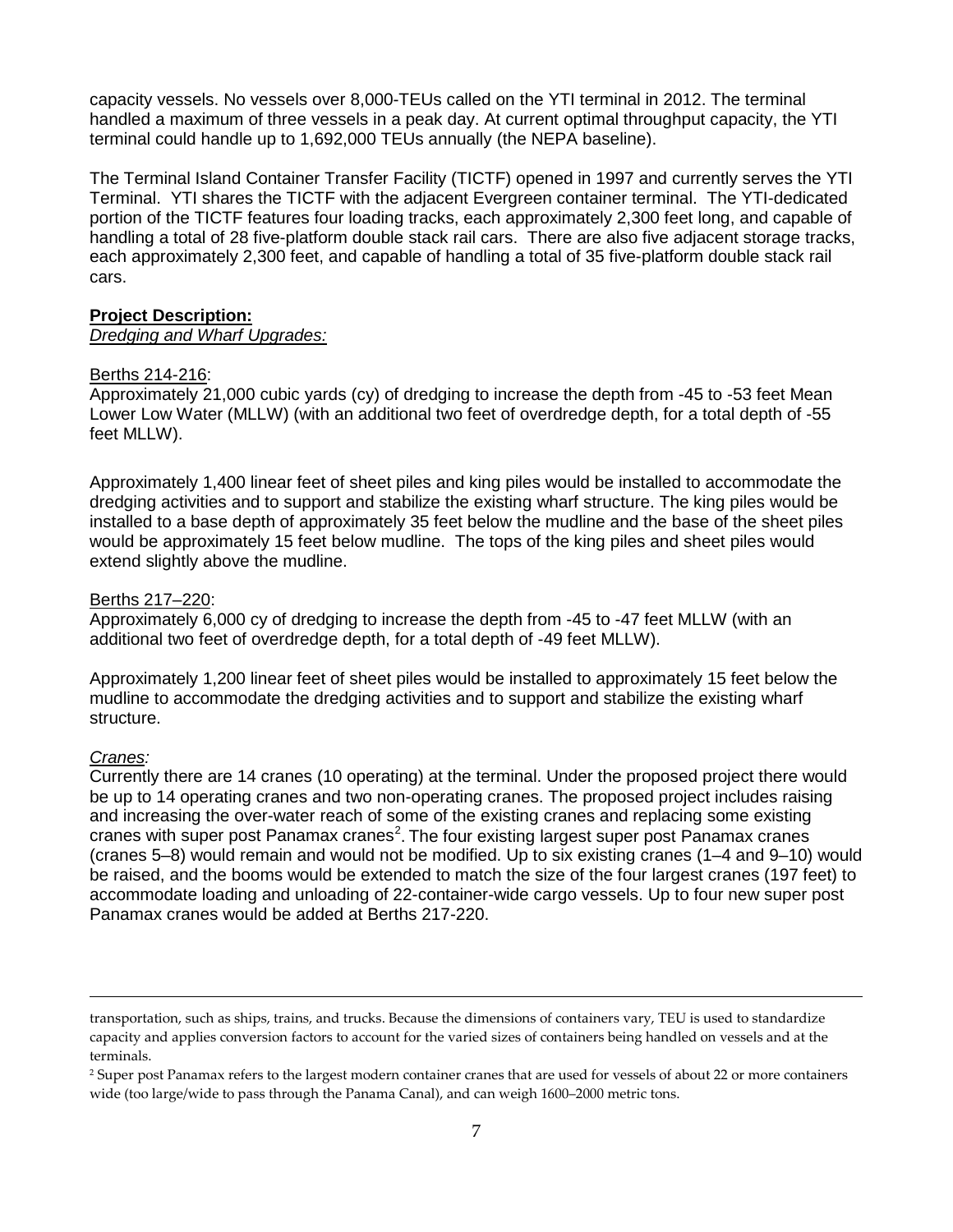The existing non-operating cranes 11and 12 would be moved to the far end of Berths 217-220 and would be stored for non-use. Additionally, non-operating cranes P18 and P19 would be relocated off site.

#### *Wharf Crane Rail Extension:*

The existing 100-foot gauge landside crane rail at Berths 212–216 would be extended by approximately 1,500 feet to accommodate existing and new 100-foot gauge cranes at Berths 217– 220.

#### *Backland Improvements:*

Backland improvements would occur on approximately 160 acres of the 181-acre terminal and would consist of ground repairs and maintenance activities involving slurry sealing, deep cold planning, asphalt concrete overlay, construction of approximately 5,600 linear feet of concrete runways for cranes, restriping, and possible removal/relocation/modification of underground conduits and pipes, as needed to accommodate the repairs.

#### *TICTF Improvement:*

Expansion of the TICTF on-dock rail would include the addition of a single 3,200-linear-foot rail loading track, including two turnouts, and reconstruction of a portion of the backlands to accommodate the rail expansion. This improvement would also include grading, paving, lighting, drainage, utility relocation/modifications, striping, relocation of an existing fence, and third party utility modifications, relocations, or removals, as needed.

#### *Construction Schedule:*

The proposed project would be constructed in two phases over approximately 22 months, with Phase I expected to take approximately 12 months beginning in mid 2015, and Phase II expected to take approximately 10 months beginning in mid 2016. During construction, the existing terminal would remain in operation.

#### *Operations:*

Under the proposed project and at optimal throughput capacity, the improved YTI Terminal could handle approximately 1,913,000 TEUs and 206 ship calls per year by 2026. YTI may operate the terminal at lower TEU volumes than those described; however, an estimate of throughput based on optimal terminal capacity ensures a conservative analysis in that all reasonably foreseeable proposed project operations are evaluated.

The Draft EIR/EIS describes alternatives not carried forward for evaluation and also evaluates the environmental impact associated with three alternatives to the proposed project including:

- 1.The No Project Alternative (Alternative 1)
- 2.The No Federal Action Alternative (Alternative 2)
- 3. Reduced Project: Berth 217-220 only (Alternative 3)

The Draft EIS/EIR evaluates proposed throughput capacity, ship calls, and truck and rail trips for each alternative for the various analysis years. For example, proposed project improvements would increase the physical and operational capacity of the YTI terminal when compared to the No Federal Action Alternative in year 2026; however, actual throughput capacity would depend on economic conditions and market demand over the life of the project. By analyzing the physical and operational capacity, the Draft EIS/EIR assumes a realistic annual and peak day scenario to ensure all potential environmental impacts are disclosed.